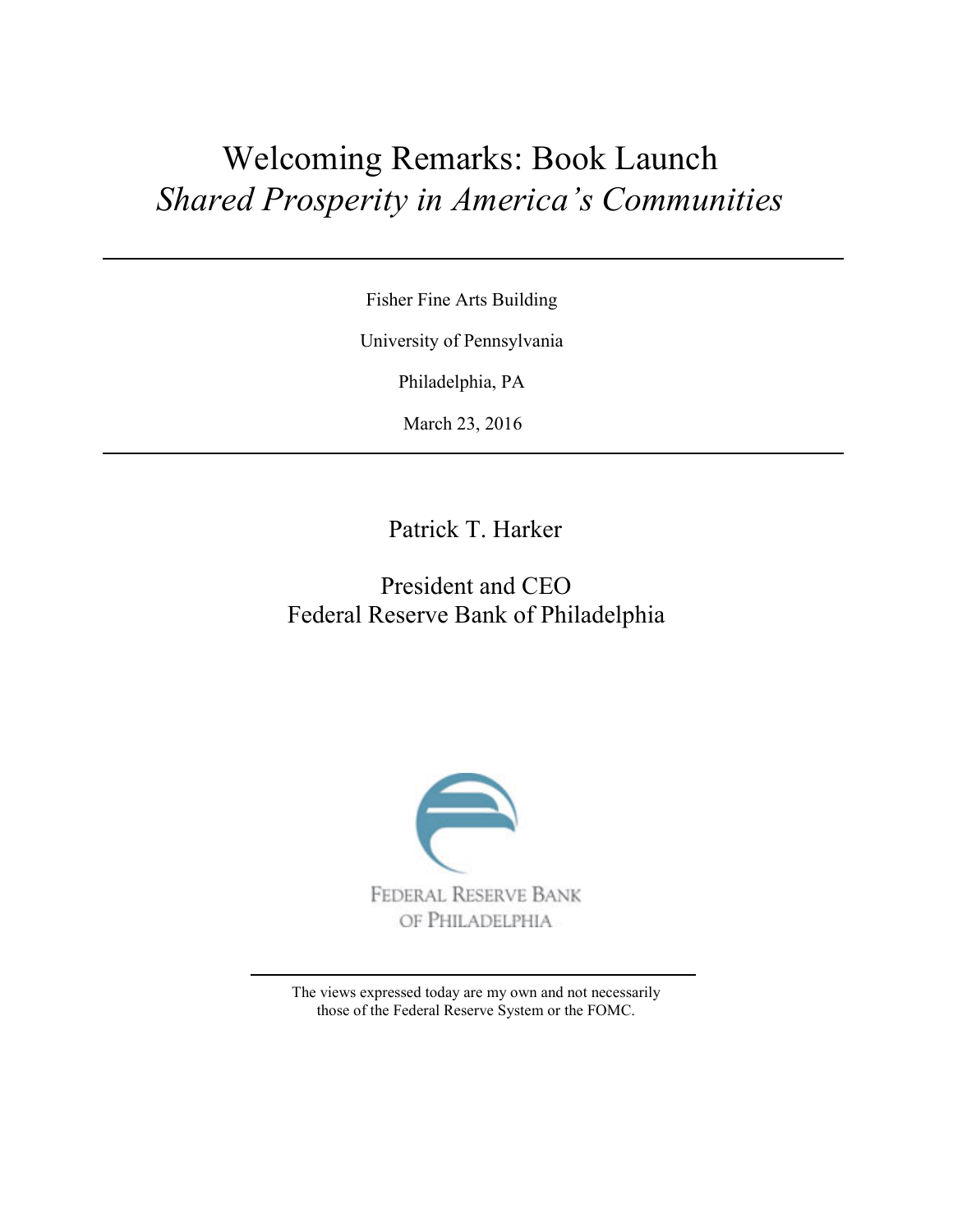## **Welcoming Remarks Book Launch** *Shared Prosperity in America's Communities*  Fisher Fine Arts Building University of Pennsylvania

March 23, 2016

Patrick T. Harker President and Chief Executive Officer Federal Reserve Bank of Philadelphia

Good evening and thank you for being here tonight. It is always a pleasure to be back at the University of Pennsylvania. I have spent 30 years of my career on college campuses, and nothing matches their innovation and knowledge creation anywhere.

I am happy to cross paths again with Susan Wachter, codirector of the Penn Institute for Urban Research and a former colleague of mine at the Wharton School. Susan is the coeditor of the book we are here to discuss tonight, *Shared Prosperity in America's Communities*. The book is an example of the great work Penn IUR continues to do to bring attention ― and solutions ― to issues that have an impact on urban areas.

I would also like to recognize the contributions to this book that the Community Development Studies & Education team has made. This includes Dr. Lei Ding, who served as the book's coeditor.

*Shared Prosperity in America's Communities* is an impressive collection of essays from respected researchers and thinkers that explores the intersection of inequality and place. This is the fourth in a series of books that the Federal Reserve Bank of Philadelphia and Penn IUR have published together. These volumes stem from our joint biennial conference, Reinventing Our Communities. Each conference ― and accompanying book ― highlights the issues that have an impact on older industrial communities.

I can't think of a more important or timely topic for communities than inequality and social mobility. I am so pleased that this was both the focus of our 2014 Reinventing conference and tonight's book.

As reflected by Fed Chair Janet Yellen, economic inequality has long been of interest to the Fed. Chair Yellen has expressed a desire to engage in more research on community development topics, including factors that influence economic mobility.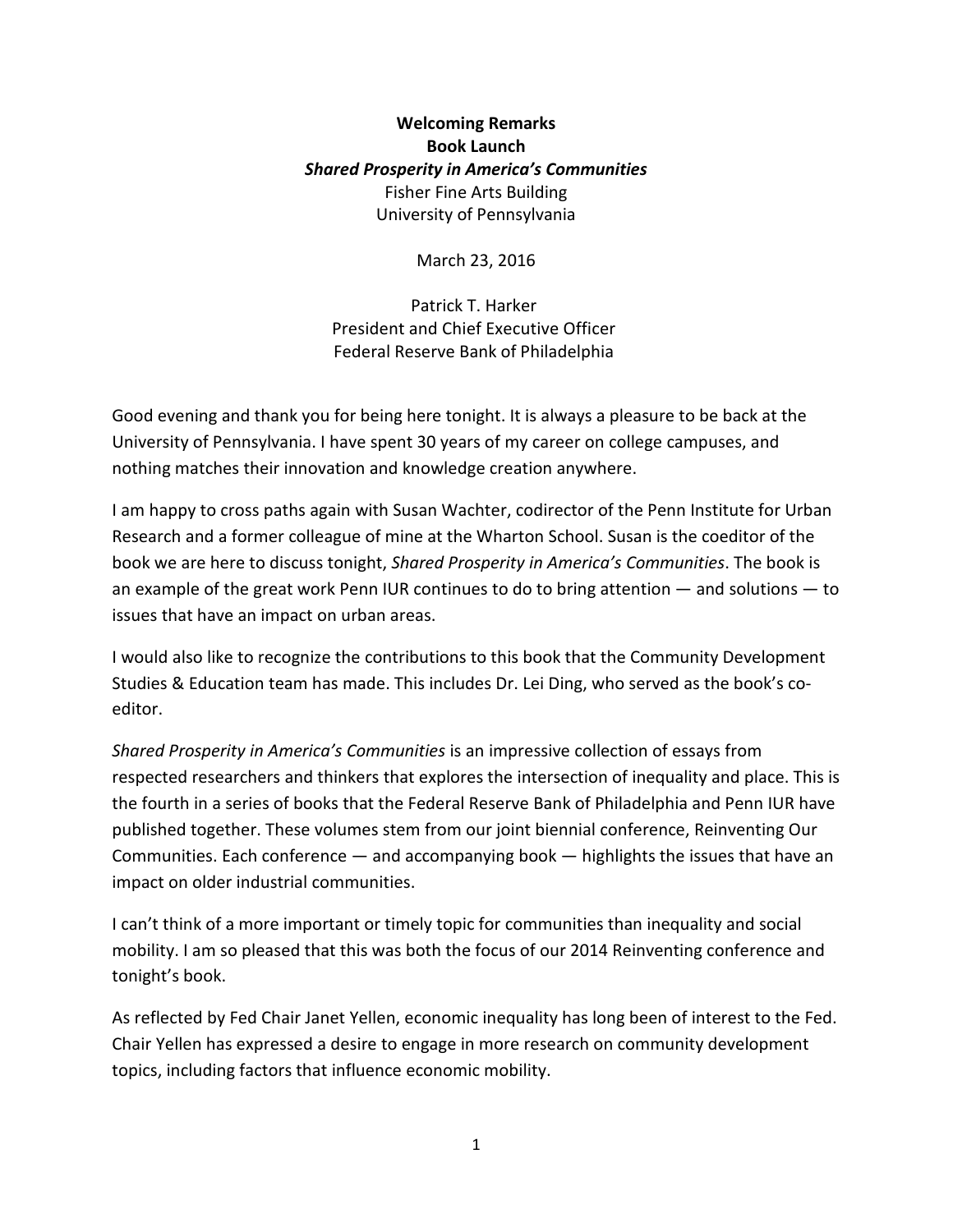As the president of the Federal Reserve Bank of Philadelphia, I fully support her interest in increasing our focus here. And as one of my own goals, I hope the dialogue on such topics continues to happen often. I believe tonight's book helps bridge a gap that is part of the larger conversation on issues including social mobility, economic inclusion, and equitable growth.

Since joining the Fed, I have had the opportunity to see some of these issues play out in communities throughout our District. This has been through conversations with community leaders who we have met at the Fed and through tours of the District. And what I have learned from these experiences reflects many of the themes in the *Shared Prosperity* book and the topics of tonight's discussion.

*Shared Prosperity in America's Communities* provides important insights on the intersection of geography and opportunity. This helps us understand the cost of inequality. And that cost is great.

Raj Chetty, one of the book's contributors, suggests that a child born into the bottom quintile of income distribution, has a 7.5 percent chance of reaching the top quintile in the United States. He says, "Improving opportunities for children from disadvantaged families to succeed should be a priority for policy makers *not just because* it is one of the core principles of American society but *also because* improving mobility can have substantial economic payoffs."

I agree with Raj. It's not only in the name of justice and fairness that we should focus on this topic. It's also because this is an economically smart thing to do. These issues are of particular importance here in the City of Philadelphia, given the demographics that I am sure you are all familiar with today.

Despite signs of economic growth and progress, Philadelphia is still the second-poorest large city in America, with a poverty rate of 26.5 percent, according to the latest U.S. Census figures. Philadelphia also has the highest deep poverty rate of the nation's 10 most populous cities.

While Philadelphia has experienced recent job growth, the rate of growth has been slower than other U.S. cities. Also, the jobs are predominantly low wage and perpetuate ― rather than reverse ― the cycle of poverty.

We are lucky to have two of the book's authors here tonight:

- Elizabeth Kneebone, a fellow at the Metropolitan Policy Program at the Brookings Institution, and
- Paul Jargowsky, a professor of public policy and the director of the Center for Urban Research and Education at Rutgers University–Camden.